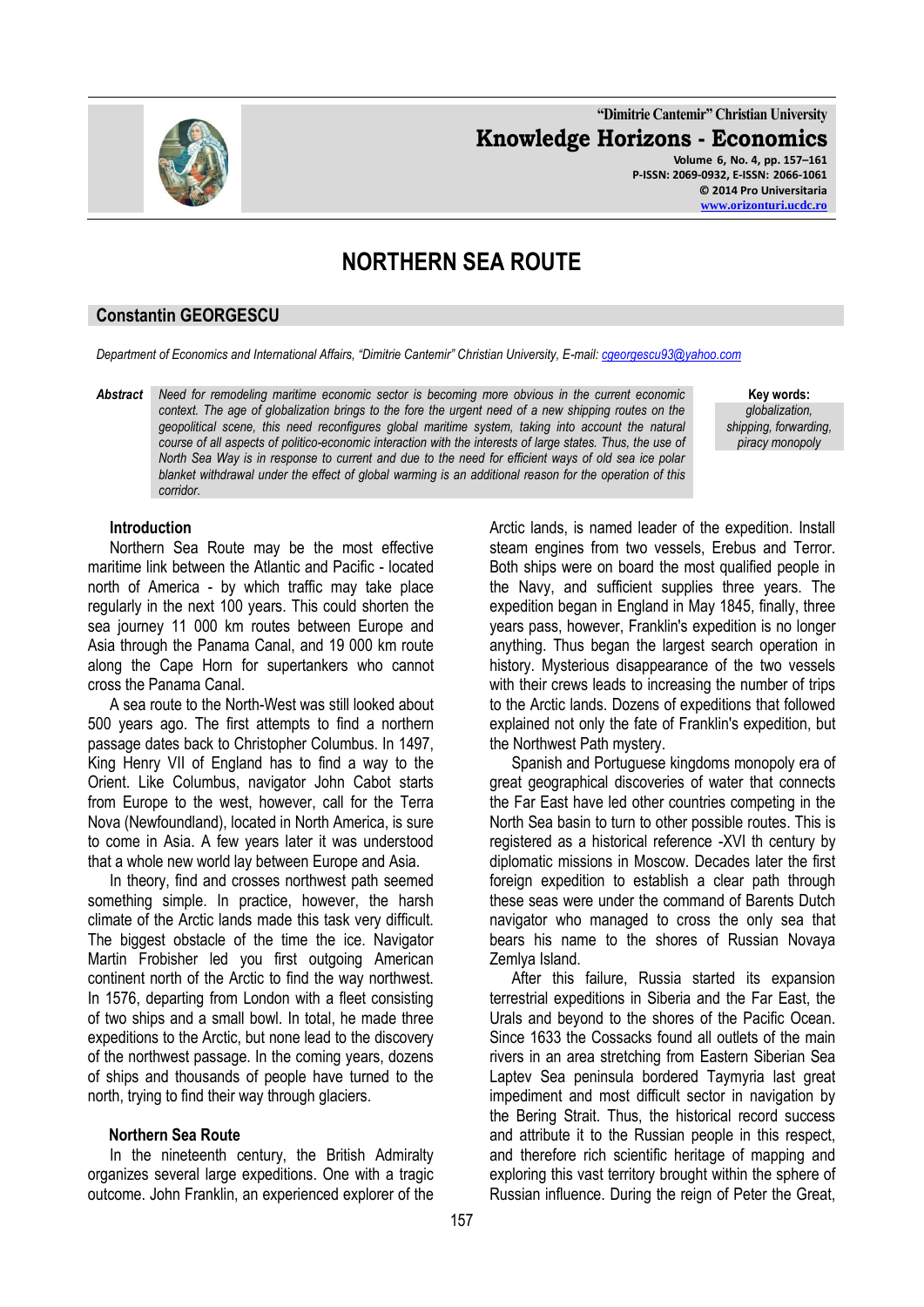Russia was repositioned as a naval power to support and protect the commercial maritime activity and military expansion.

As reference points remain expeditions successive naval officer Vitus Bering Exploration and study of climate and oceanographic case Kamchatka peninsula and the shores of Alaska, proving that Eurasia is linked to North America.

Although the existence Way Northwest was already proven, traffic on this road does not begin until the twentieth century. The young navigator Roald Amundsen led an expedition that took part in seven Norwegian. It was a success. They used a small fishing boat called the Gjoa, totally different from the imposing British warships. Boat with shallow draft proved a perfect means of transport in the Arctic Ocean, full of narrow straits, rocks and sandbanks. On June 16, 1903, Amundsen and his men start in Oslo, Eastern route in long expedition to the North American continent. Two years later, on August 27, 1905, the crew on board the vessel Gjoa observed in the Arctic whaler had reached the western route through the Bering Strait. The first browser that has swept Northwest Passage from Greenland to Alaska, was Roald Amundsen between 1903 and 1906.

Nordenskjold accomplished first Swede completely travel on board of Vega, interrupted only by a wintering between polar ice, with the support of King Oskar II of Sweden and the Russian owner Sibiriakov. From the time of departure from the Kara Sea on July 30, 1978 and a winter break since September 20 and until the coming of the next summer he crossed in only two days left to enter the remote Pacific. Author expedition considered with skepticism that this route will ever be neither viable nor sustainable for the conduct of maritime trade.

However, traffic on the north-west could not take place regularly. From Nordenskjold and Amundsen here, many vessels sailed to North America, however, such a trip is not easy to achieve even today.

Developing strategic transport route area that has gained momentum especially after the arrival of the Russian Communists who have shown interest in order to ensure communication between the basins associated with this route. Planning this issue has led to the implementation of hydro meteorological stations network research and development of a systematic study of the use of icebreakers consolidated, consistent with constant air monitoring.

From a historical perspective, the development of trade routes was supported by merging the military in the space of action. Establish operational military bases and the presence of military vessels were normal movement in strengthening national strategies. Reasons politico-economic nature were directed this

geopolitical trends of the era. It was considered a possible scenario in which mixed Chinese fleet composed of merchant ships escorted and guarded military, or get close to Russian waters, either in the open European Atlantic space, which is a security challenge.

In the postwar era domestic traffic volume has increased as a result of industrial activities. The revival of interest in the real potential of this route was reflected in the centralized economy of the area. Exports on this route were based on Siberian raw materials such as wood, fuel, ores and minerals and were introduced through imports of capital goods such as equipment, machinery and food needed community officials involved in the process. The climax of transport activities was reached in 1987. USSR collapse damaged the rhythmic performance of the industry to the new millennium.

In Soviet times, foreign vessels could not use this route. Northern sea route was opened for international navigation in 1993. Until then, the main commercial traffic passing through the Suez Canal, bypassing Africa. According to experts, the North Sea during delivery of goods is reduced by 20-30%. The problem is that because of the ice, Northern sea route is closed much of the year. For navigation should be used ice breakers, which increase the cost of transport. Global warming in recent years has reduced the ice cap, which has changed the situation. Also recently, traditional routes have become dangerous.

Ice melts in the Arctic lands, currently with amazing speed. Therefore, in 2000, a ship could cross the Canadian police Way North in about a month. After the trip, the newspaper The New York Times carried an interview captain, he was worried that the ice has not created all problems and reported that they met several icebergs without hindrance in their way. According magazines, Arctic ice area has decreased in the last 20 years with 5% ice thickness decreased and climate models indicate that it will continue to decline as the world's temperature continues to rise.

Currently North sea is actually considered that a future viable route and its sustainability derives from the need to adapt to the degree of risk caused by piracy in international waters and the shortcomings of maritime traffic congestion increasing size of ships. Basically, navigation in these waters requires high technology, infrastructure and coordination to counter intercontinental voyages effects on the Arctic environment. This translates into the use of nextgeneration icebreakers, the port infrastructure to maintain traffic safety parameters and also through harmonization of the interests of the major powers on the right to sail without restrictions in an area that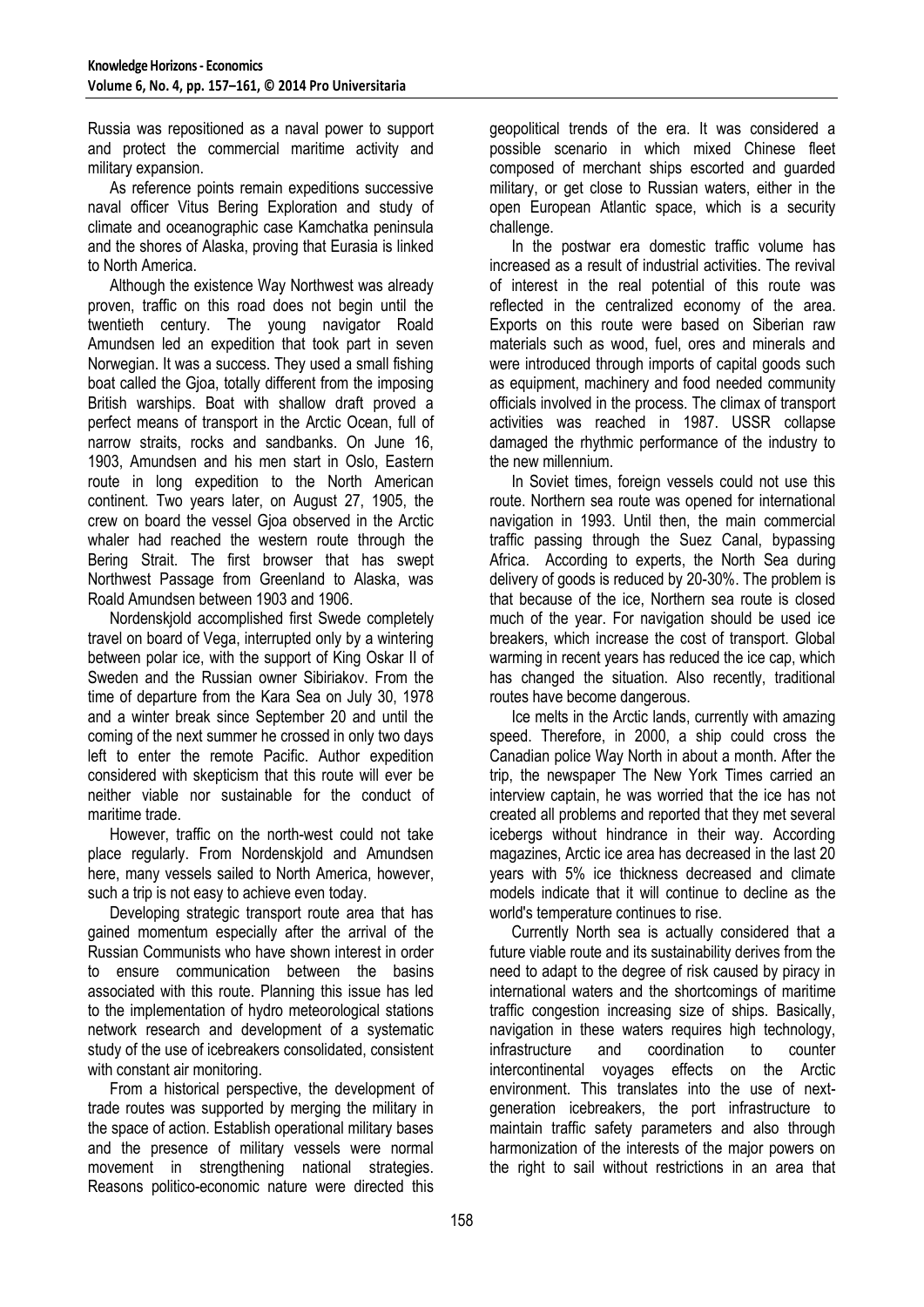makes subject to the territorial claims of the Russian Federation.

Current alternatives given by the Suez Canal and the Panama Canal are experiencing accelerated deterioration of the level of operational risk and the fact that relative to the increased volume of traffic approaching the threshold worrying absorption capacity bystanders and navigation channel passes into question . The balance of international maritime system reconfiguration considering the ratio of the index of economic performance security and maritime sector.

Is considered piracy impoverish shipping industry about 8 billion annually. As a reference system is based on the concept of supply chain management action and any disturbing factor causes a rethinking of the economic behavior of agents. By default an alternative route, such as North sea, which would decrease the cost of cargo insurance and fuel costs in a much lower delivery period. Cost efficiency and revenue maximization is not the whole stake in this scenario.

For the main countries trade in the EU and Asia, namely Germany and China looming a stage show of force in diplomatic negotiations. Strategies targeting the main actors in this case and partnerships Eurasian energy security coupled with the exploitation of the vast Siberian primary resources. With the development of the area along the shoreline included Russian Arctic, offshore oil fields become available and coveted in the case of emerging economies of East Asia.

Sample routes cargo ships were converted from 2013 , they scheduled the shipping from China. And over six years, China plans to send North sea every sixth ton of exported goods, while the circulation will be provided by ice breakers in China, not Russia.

Thus, Russia is rapidly losing the benefits of transit for the shortest route between Europe and Asia. After China, their ships will bypass Russia India and Singapore. Russia remains to obtain money from the accompanying activities of foreign vessels with pilotage icebreakers and support, not yet able to provide alternative routes highway between Europe and Asia.

It is well known that Russia remained with the same railway embankment since Stalin regime. If we were to compare the Northern Maritime Line with Trans-Siberian, then rail transit could be a profitable project for Russia.

However, how to place shipments on Trans-Siberian now show that this is not an attractive option for carriers. Reduced speed of movement of trains, regular supply problems, sending convoys, complicated customs procedures, all affect performance and speed through Trans-Siberian. Therefore, the railroad is not ready to become a transit route between Europe and Asia.

On March 18, 2013, it was announced that the Russian government ordered the creation of the Administration for the North Sea, which will be under the control of the Federal Agency for maritime and river transport (Rosmorreciflot).

The main objectives of the new administration are organizing chartering vessels on this route, safe navigation and protection of the marine environment from pollution from ships. In 2012, the northern route, were transported approximately 4 million tons of cargo, of which 1.2 million tons was transit cargo.

The main actors on the northern route could become Chinese, who have announced plans development sensational so-called polar possessions of the Soviet Union.

In terms of melting Arctic ice shield, given that accelerates the discovery of new sea routes and new mineral resources, China is trying to occupy a strong position in the region. Wanting to expand their influence in the region, China is pushing to get permanent observer status in the Arctic Council, consisting of the 8 countries: Canada, Denmark, Finland, Iceland, Norway, Russia, Sweden, and the United States.

Icebreaker "Syuelun" (Snow Dragon) was the first ship in China, which passed the North Sea Route in 2012. The Snow Dragon animated voyage strong maritime shipping in the Arctic means Chinese. Rute economy time and money to China, the world's second largest economy after the US. Compared to the route through the Suez Canal, North sea allow shortening the distance between Schanghai and Hammburg with 5200 miles.

Under Chinese term forecasts through 2020, the route will travel north 5 to 15% of China's export goods, especially those transported in containers. After the same predictions, 10% of China's foreign trade will reach 526 billion in 2020.

If the route will be prepared structurally, it will have enormous applications in 2012, went on Way North 46 ships, compared to 34 in 2011 and only 4 in 2010. The total value of goods transited the Arctic routes was 1, 26 million tons, 53% more than in 2011, when the route passed 820,800 tons.

November terrestrial energy routes and the emergence of a new geopolitical vacuum, and North sea, announces flexible coveted by China, but especially essential reduction of dependence on the Straits of Malacca and avoid risk Escalante to be constantly kept in check by strategy US fencing.

China is dependent on imports of raw materials to maintain industrial production index, designed global markets sales. Reducing transport costs as a measure of efficiency of the production chain, and the mixture in the main international business, as a strategy of domination can be found on the agenda as a defining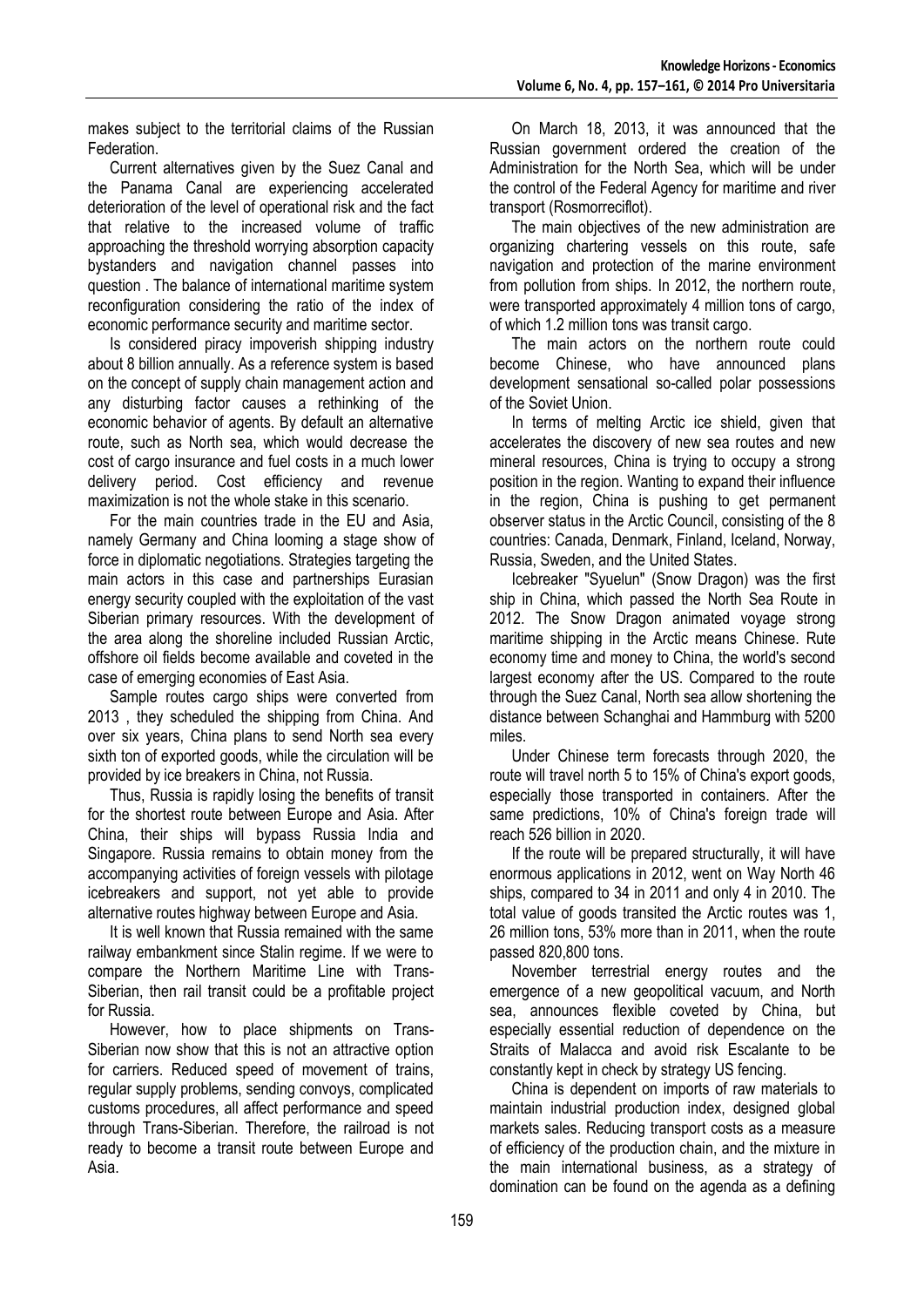element of its foreign interests. The emergence of global power status and hegemonic aspirations of China, is a known reason for concern for Western governments.

Currently Malacca Strait symbolizes both the main force of China's energy and the main passage between the Pacific and the Indian Ocean through which they take significant volumes of merchandise momentum. Fierce competition for domination of the straits itself attract major strategic actions in securing the interests of regional supremacy. This geopolitical game is conducted with US and India in unison. During these actions avant-garde, three powers courting key ports across Indochina through efforts designed to weaken the opposition forces and to attract new allies on their side. Indochina maritime territory surrounding subservient three powerful forces of influence is an area retraces the geopolitically volatile.

Of particular interest is manifest and Japan, bordering the East China Sea and the Pacific Ocean and close to the US Russian Federation by the Bering Strait. Japan aims to not be avoided by future geopolitical trends and by central authorities want more active involvement by which to realize their strategic position.

On the other hand, Germany has identified a strong interest in commercial participation in the governance of this vast Arctic and thus maritime corridor. Those able to formulate foreign policies resort to international law, seeking to Removable that this complex is a common good of humanity, cannot come under the laws of any state auspices. Considering that is expected to intensify trade relations with China, Germany is neither a member of the UN Security Council nor the Arctic as council member, has thus every reason to support their interests in the face of Arctic states and approaching Federation Russian regional partner in the sustainable development of the area through delivery of specialized vessels and equipment. A pop of Germany despite Russian resistance would mean a revolution in its external relations.

Iceland has the potential to become a real foothold as Japan stands as a point which enables it to exploit its position at the crossroads of sea routes linking the North Sea with the Atlantic Ocean and the Arctic Ocean. The country already enjoys the attention of Germany, China and the US as investment attraction.

A profile updated shipping industry trend indicates that this activity sinusoidal caliber has come a postwar decades until repercussions during the current economic crisis. In other words, the shipping is a cyclical sector, vulnerable to fluctuations in the macroeconomic environment. From the perspective of economic cycles, periods of boom or growth phase

followed by adjustment known as stages, when the major indices such as trade flows and industrial production collapse Transportation affecting maritime operations. It is clear that shipping activity keeps a link directly proportional to international trade, not merely the expression of physical support port activities and Maritime Transportation.

The relationship between the financial and commercial shipping is yet a long and uninterrupted history. The traditional role of financing shipbuilding and commercial expeditions overseas have the completion of future repayment to creditors once the capital goods were converted into cash through sale. Risks voyages were very high, but the short time damping attraction of investments and profits, not discouraged lending companies. Note that this relationship was born and branch insurance industry and container transport is due to the marketing of goods with high added value.

According to statistics specialist site Clarkson Research, the 2002-2013 business cycle, significant increases in maritime trade flow were recorded on the following segments: ferrous transport 8.7%, 8.4% LPG containers 7 8% 4.5% carbon. In the year 2012, world imports chart shows China's dominance in terms of total volume calculated in tons to 1.8 million increasing by 49% over the previous year, Europe 2 million tons, up by 7%, North America 700 million less than 3% and the Asia 2.7 billion tons by 19% more than the previous year (excluding China). In the period 1951-1960 the average growth percentage was 8.3%. and in the next decade has increased to 9.1%. The increase in the range 1971-1980 saw a more severe adjustment of 3.5%. In the next decade the trend was maintained throughout the timid growth of 2.2%.

In terms of the evolution of commercial maritime sector in 2013, total orders for the construction of new vessels reached 163 billion USD. Most investments in the shipyards were targeted type bulk vessels 31.3%, the container and tankers \$ 21.4 16%. From 1996 to 2013, reporting to our mass index, "gross register tonnage" commercial world fleet has doubled to a total of 1.098 billion tons, numbering no less than 87,500 ships undergoing commercial voyages in different pavilions. 2018 is projected to total fleet of 100,000 ships.

Retrospectively in 2012 were established shipbuilding contracts that totaled approximately 23 million gross tons, according to Danish specialty publication Danmarks Skibskredit, down 30% from the previous year. Total Orders underwent sharp contraction of 20% since 2007 over 18 consecutive months.

In the reference year 2013 considering that regarding the origin of the total world fleet, 29,945 ships are assigned Europe, Asia Pacific and 36 308 North